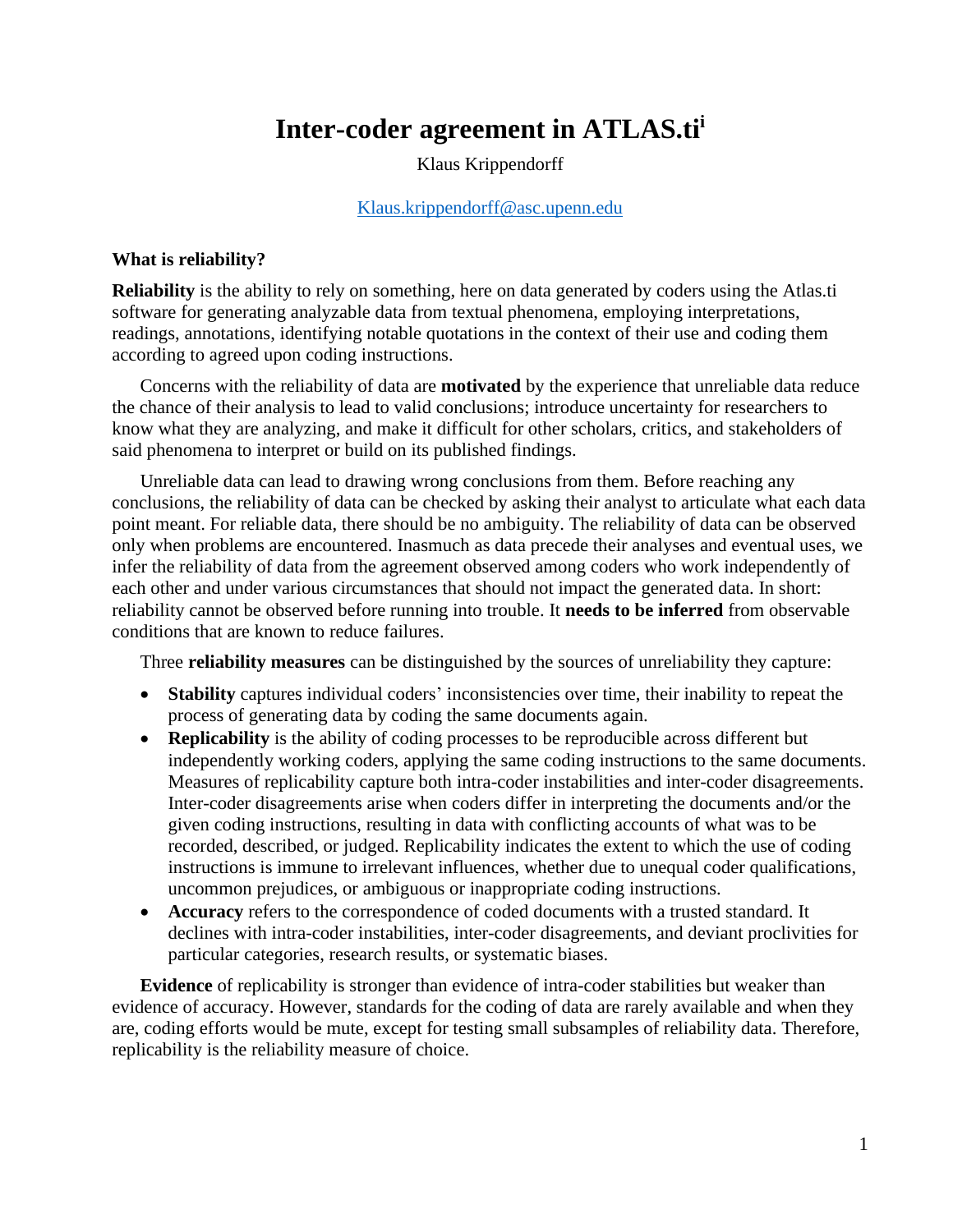## **What data are needed to infer replicability?**

**Reliability data** that give rise to measuring inter-coder agreements from which the replicability of a population of data can be inferred consist of

- **Replications** of the very coding process to be assessed, using a sample of the phenomena of analytical interest to be converted into reliable data, employing different coders who apply the same coding instructions to the same set of phenomena
- The **sample** (volume of textual matter including videos) of phenomena to be coded has to be large enough to represent the diversity of the phenomena of analytical interest
- **Coders** have to work **independently** of each other, not communicating about their coding tasks, being **informed by identical written coding instructions**, and only these
- **Coder qualifications** have to be **sufficiently common** for coders to be freely replaceable and representative of the literary abilities of all stakeholders whose actions depend on the data generated.
- The **number of coders** employed needs to embrace the diversity of stakeholders who will have to understand the phenomena studied through the coding instructions applied. Two coders may not suffice
- Any **preparatory training** that coders received, any understandings they share during the development phase of a project, and the qualifications for which they were selected need to be **communicable for eventual replication elsewhere.**

Deviations from these conditions tend to pollute the data, inflate the observable inter-coder agreement, and lead to mistaken assurances of their replicability. For example, selecting coders among close acquaintances, among people with a vested interest in the outcome of the study, administering thorough but undocumented training, allowing them to discuss how to interpret given coding instructions, or settling emerging uncertainties by consensus, yield deceptively higher intercoder agreements which is no longer indicative of the replicability of the generated data.

Perfect replicability means that the written coding instructions are communicable without distortions, data are perfect representations of the coded phenomena, data have the potential of leading to valid answers of given research questions, analysts can use the coding instructions in reverse, to decode what their data represent, and the stakeholders in a research project can critically evaluate the analysis, talk about, respond to, and build on published findings about these phenomena in unambiguous terms.

# **Reliability data in Atlas.ti:**

After a principal investigator has developed suitable **coding instructions** in writing, without references to the textual matter to which they are to be applied, independently working coders are employed to apply these coding instructions to the same set of phenomena, and return comparable data to the principal investigator. Although Atlas.ti cannot prevent coders from introducing new codes, they will have to be ignored except as suggestions to improve the coding instructions for subsequent coding efforts.

Coding instructions must specify

• **The set of** relevant and logically or conceptually independent **semantic domains** with definitions and examples made readily available to coders.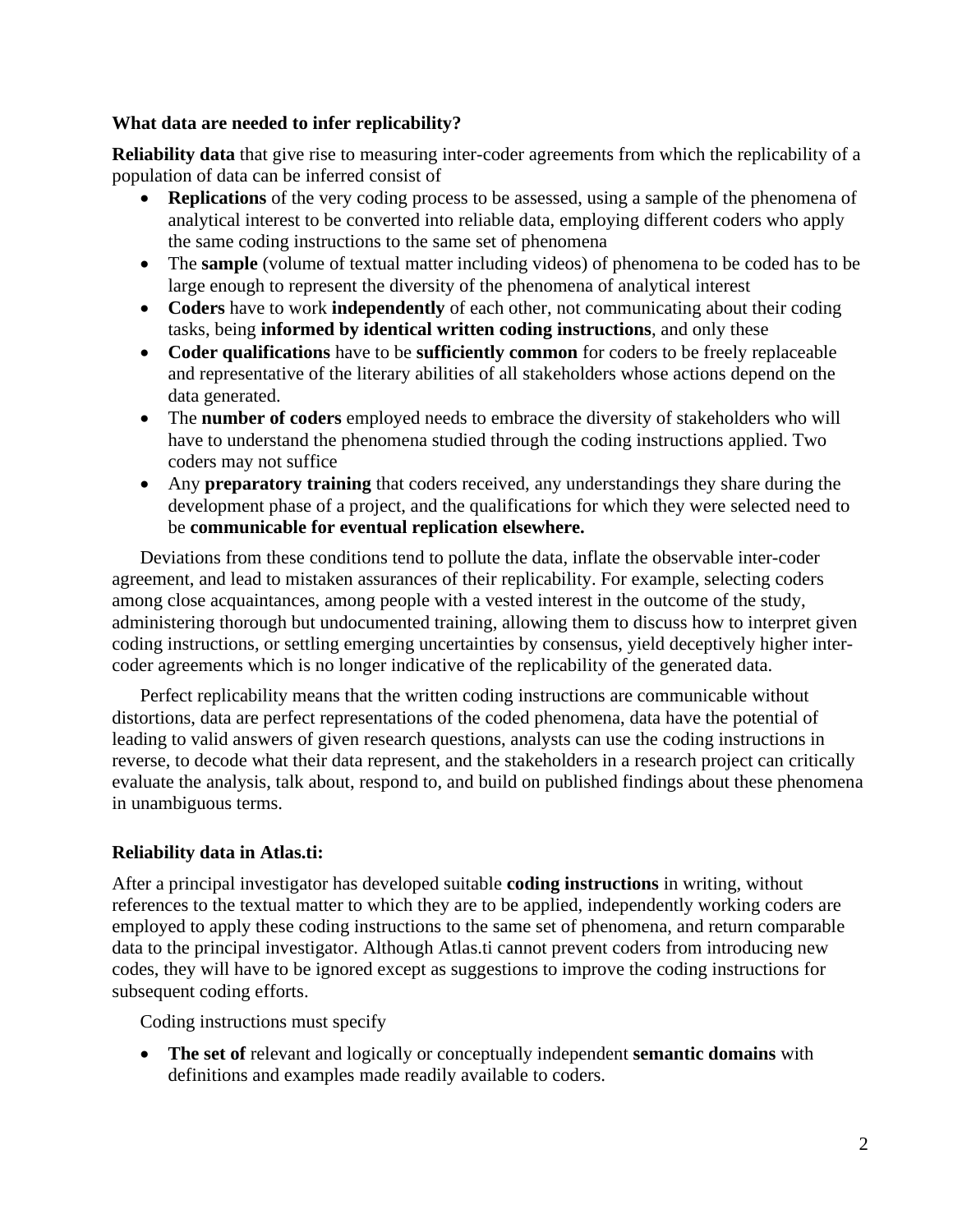A **semantic domain** names a space of distinct concepts with shared meanings, e.g., "colors," "mental illnesses," "emotions," "gender issues," or "personalities." Semantic domains may be named abstractly but are always context dependent. The concept of color is different when applied to the sky, traffic lights, a dress, an ethnic group, a political party, or the state of being drunk. The gender of German nouns is unlike the gender of living organisms. The contexts of semantic domains need to be defined and considered when coding texts. A single quote typically invokes several connected semantic domains. For example:

- $\bullet$  "  $\boxed{\phantom{a}}$  says to intending to but causing defines the semantic domains of speakers, utterances, addressees, and intended and unintended consequences.
- $\blacksquare$  " diagnoses to have  $\blacksquare$ If the first semantic domain concerns medical professionals, the second concerns patients and the third illnesses. If the first is a car mechanic the other two relate to cars.

Most semantic domains concern attributes of objects, actions, people, or abstract concepts.

- Each semantic domain circumscribes several **mutually exclusive codes.** E.g., masculine and feminine are categories of gender. Blue, green, and red are three out of many categories of color. A test may result in passing or failing it.
- Coders highlight or identify **textual segments** of a given textual continuum (quotes, propositions, paragraphs, documents or images), whose **relevance** is defined by the applicability of one or more semantic domains. Coders are to select the appropriate code or category for each semantic domain. For a graphical example, in which colors are the codes from separate semantic domains:



# **Terms used:**

**Coders:** *m* coders are consecutively numbered: 1, 2, …, *i*, …, *j*, … *m*.

# **Segments:**

Coder *i*'s segments:  $S_{i1}$ ,  $S_{i2}$ ,  $\ldots$   $S_{ig}$ ,  $S_{ig+1}$ ,  $\ldots$ ,  $S_{ilast}$  for *i* Coder *j*'s segments:  $S_{i1}$ ,  $S_{i2}$ ,  $\ldots$   $S_{ih}$ ,  $S_{ih+1}$ ,  $\ldots$ ,  $S_{\text{slast for }i}$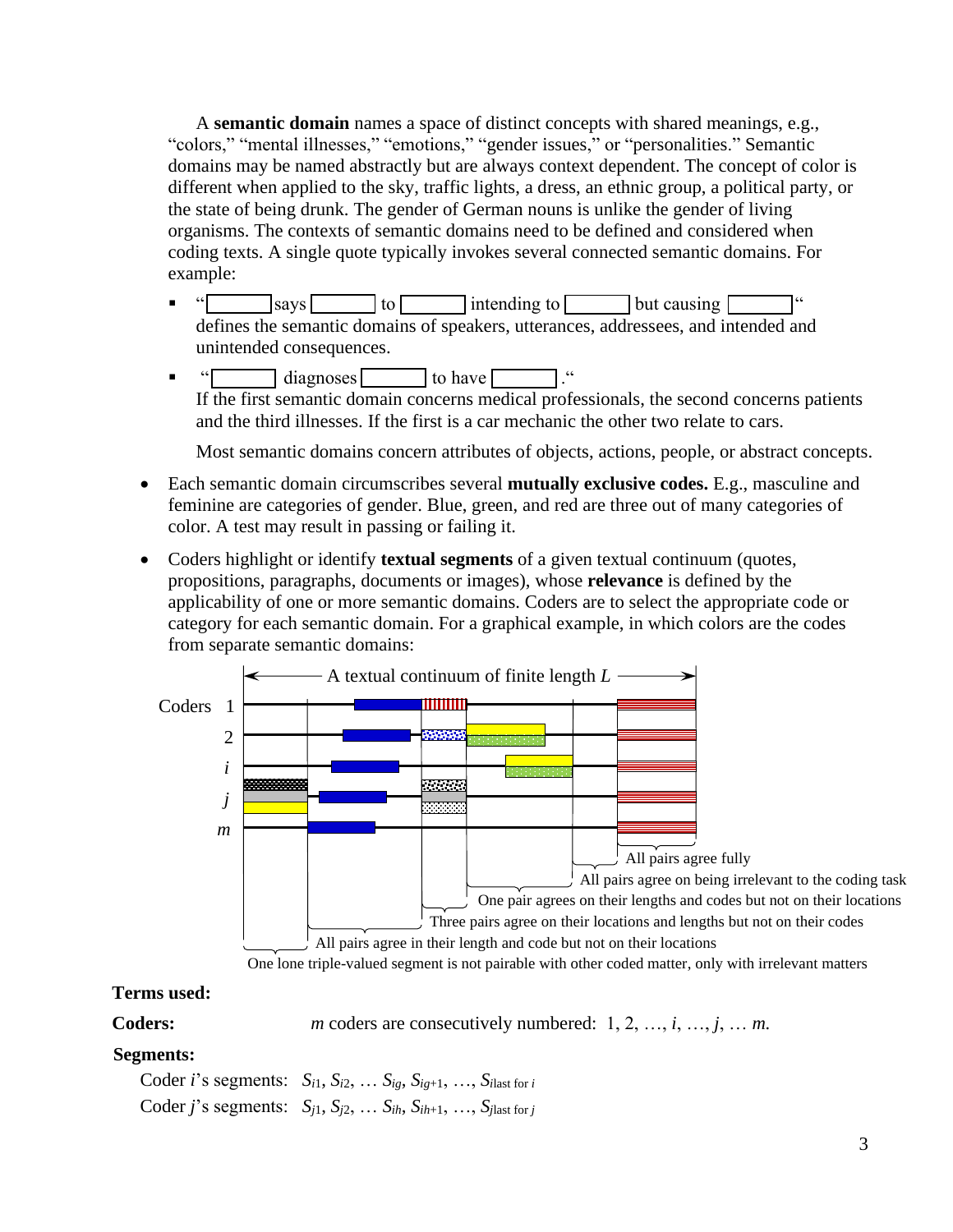## **Semantic domains and their codes** applied to segments:

Each segment is represented by a set C or K of applicable semantic domains  $c, k$ , or none,  $\phi$ . Uncoded or irrelevant matter, gaps between identified segments, are referred to by  $\phi \in C$  or  $\phi \in K$ A semantic domain *s* is coded by sets  $C_s$  or  $K_s$  of codes  $c_s$ ,  $k_s$ , or none  $\phi_s$ . Ideally, codes are single-valued,  $c_s$  or  $k_s$ , mutually exclusive,  $c_s$  implies not  $k_s$ , and exhaustive,  $\phi_s$  does not occur.

Lengths (the number of smallest distinguishable units: e.g., characters for texts or seconds of videos):



## **Differences:**

With the number of elements in sets referred to as its cardinality |*C*|: Multi-valued differences between two sets *C* and *K*:  $\Delta_{C\!K} = C ||K| - C \cap K|^2$ 

Differences between sets *C* and *K* whose multi-valuedness is ignored. Ideally, codes *c* and *k* are to be mutually exclusive:

$$
\nabla_{CK} = |C|/|K| - |C \cap K| \text{ where } \nabla_{C\phi} = |C|; \nabla_{\phi\phi} = 0
$$
\n
$$
\text{Between single codes } c \text{ and } k: \qquad \Delta_{ck} = \nabla_{ck} = \text{nominal} \delta_{ck}^2 = \begin{cases} 0 & \text{iff } c = k \\ 1 & \text{iff } c \neq k \end{cases}
$$

#### **Coefficients of inter-coder agreement** provided by Atlas.ti

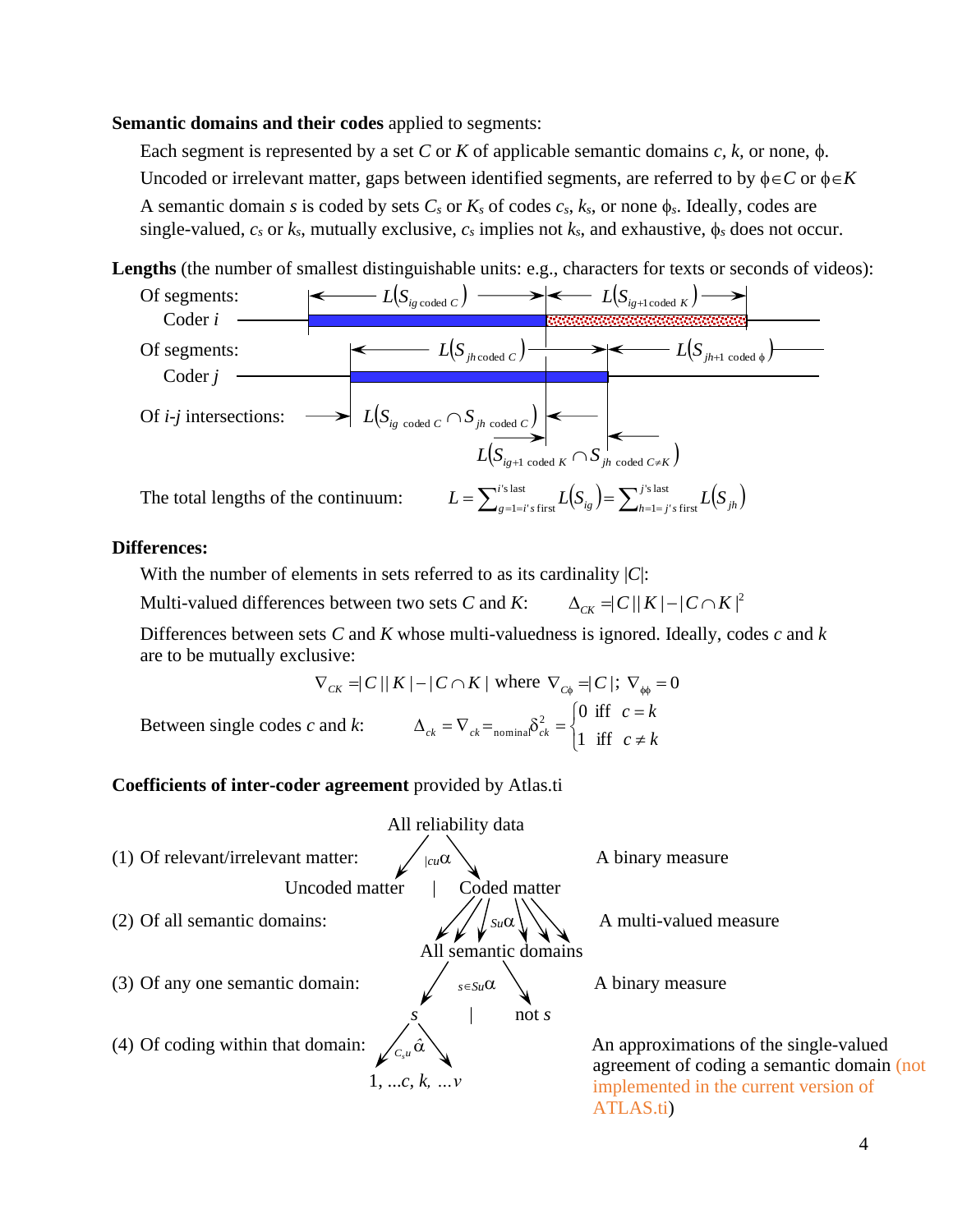**(1)** The binary **agreement on the relevance of textual matter for a research project as judged by the applicability of given coding instructions.** It is based on the distinctions between relevant + (coded at least once) and irrelevant  $\phi$  (leftover) matter.

Its matrix of observed coincidences: 
$$
\phi + \neq \phi
$$

$$
+ \frac{\rho}{\ell_{\phi\phi}} \frac{\ell_{\phi\phi}}{\ell_{\phi+1}} \frac{\ell_{\phi}}{\ell_{\phi+1}}.
$$

$$
+ \frac{\rho}{\ell_{\phi\phi}} \frac{\ell_{\phi\phi}}{\ell_{\phi+1}} \frac{\ell_{\phi}}{\ell_{\phi+1}}.
$$

$$
= \frac{\sum_{i=1}^{m} \sum_{j\neq i}^{m} \sum_{g,h} L(S_{ig \text{ coded } \phi} \cap S_{jh \text{ coded}})}{m(m-1)L} = \ell_{\phi\phi}
$$
is constructed from coincidences: 
$$
\ell_{\phi+1} = \frac{\sum_{i=1}^{m} \sum_{g} L(S_{ig \text{ coded } \phi})}{mL} = \ell_{\phi}
$$
and 
$$
\ell_{++} = \ell_{--} \ell_{\phi} - \ell_{+\phi}.
$$
 (1)

Its observed disagreement is:

$$
e_{\mu\nu}D_{\rho} = \ell_{\phi+} + \ell_{+\phi}
$$
 (2)

The "|" in its subscript indicates that binary distinction among unitized continua.

Its expected coincidences are: 
$$
e_{\phi+} = \frac{\ell_{\phi}.\ell_{+}}{1 - \frac{\ell_{\phi}}{(mL)^2} - \frac{1}{(mL)^2} \sum_{i=1}^{m} \sum_{s} (L(S_{ig \text{ coded}}))^{2}} = e_{+\phi}
$$

$$
e_{\phi\phi} = \frac{\ell_{\phi}.\ell_{\phi} - \frac{\ell_{\phi}}{mL}}{1 - \frac{\ell_{\phi}}{(mL)^2} - \frac{1}{(mL)^2} \sum_{i=1}^{m} \sum_{s} (L(S_{ig \text{ coded}}))^{2}}
$$

$$
e_{++} = \frac{\ell_{+}.\ell_{+} - \frac{1}{(mL)^2} \sum_{i=1}^{m} \sum_{s} (L(S_{ig \text{ coded}}))^{2}}{1 - \frac{\ell_{\phi}.\ell_{-}}{(mL)^2} - \frac{1}{(mL)^2} \sum_{i=1}^{m} \sum_{s} (L(S_{ig \text{ coded}}))^{2}}
$$
(3)

Its expected disagreement is:  $|cu|$ 

$$
{}_{u}D_{e}=e_{\phi+}+e_{+\phi}
$$
 (4)

And the binary 
$$
|cu\alpha
$$
-agreement becomes: 
$$
_{\text{icu}}\alpha = 1 - \frac{|cuD_{o}|}{|cuD_{e}|} = 1 - \frac{\ell_{\phi+}}{e_{\phi+}}
$$
(5)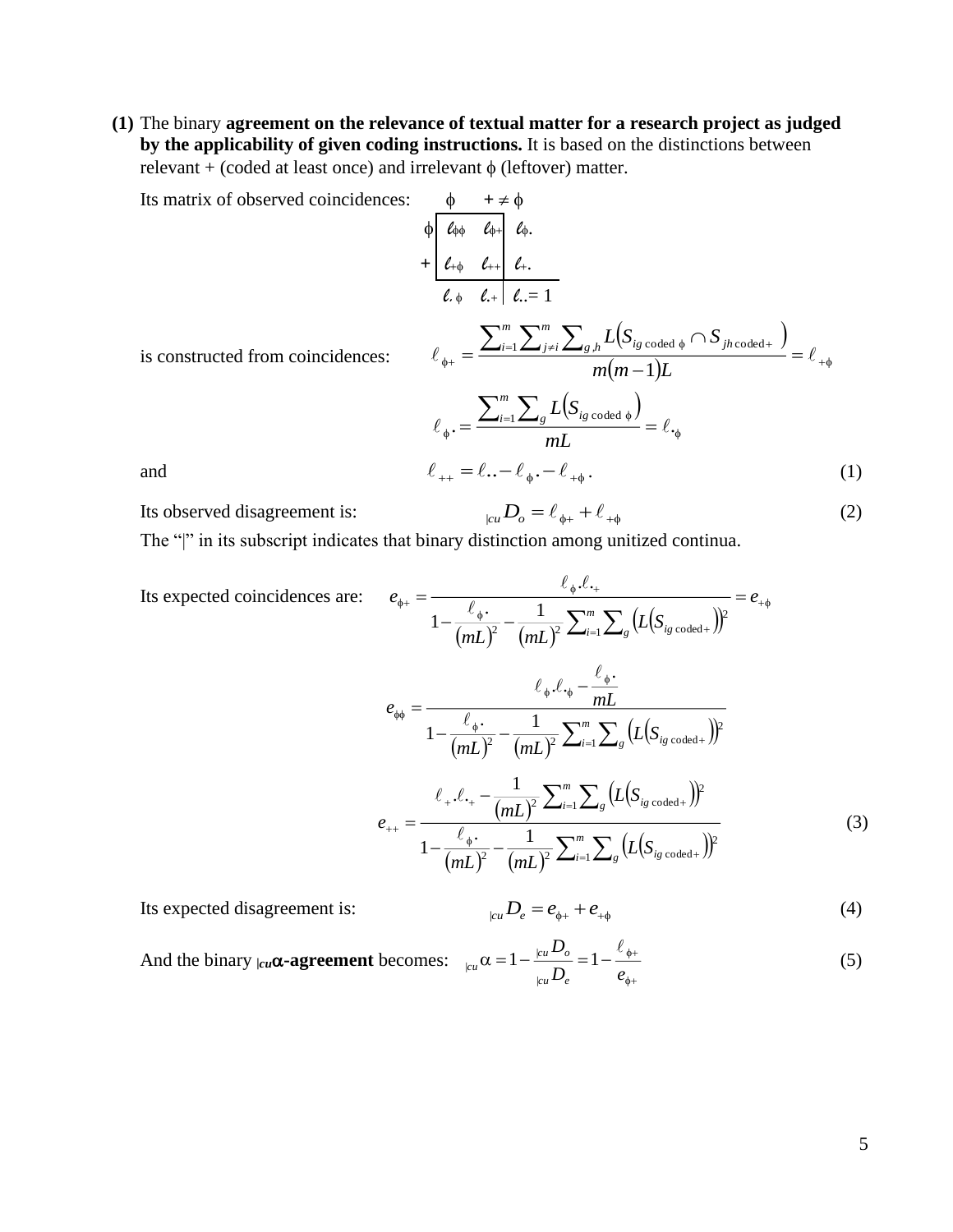#### **(2)** The **agreement on recognizing diverse semantic domains within relevant matter:**

Any segment may be described in terms of several semantic domains. Being logically or conceptually independent of each other, joint accounts constitute multi-valued coding.

*Su* assesses the agreement on recognizing semantic domains, (not their distinct codes and excluding all references to uncoded matter  $\phi$ ). Accordingly, *C* and *K* are the sets of semantic domains, containing at least one.

Its coincidences are: 
$$
\ell_{CK} = \frac{\sum_{i=1}^{m} \sum_{j \neq i}^{m} \sum_{g,h} L(S_{ig \text{ coded } C \neq \phi} \cap S_{jh \text{ coded } K \neq \phi})}{(m-1) mL \ell_{++}} \tag{6}
$$

Its coincidence matrix is:  $1 \quad 2 \quad \dots \quad K$ 

i is:  
\n
$$
\begin{array}{c|cccc}\n & 1 & 2 & \dots & K \\
1 & \ell_{11} & \ell_{12} & \dots & \ell_{1K} & \dots \\
2 & \ell_{21} & \ell_{22} & \dots & \ell_{2K} & \dots \\
\ell_{C1} & \ell_{C2} & \dots & \ell_{CK} & \dots & \ell_{C} & \dots \\
\vdots & \vdots & \vdots & \ddots & \vdots & \vdots & \vdots \\
\ell_{11} & \ell_{22} & \dots & \ell_{K} & \dots & \ell_{L} & \dots\n\end{array}
$$

The multi-valued differences between any two sets *C* and *K* are:  $\Delta_{CK} = |C||K - |C \cap K|^2$  (7)

Its observed disagreement is:

$$
S_{\mu}D_{o} = \frac{\sum_{C \neq \phi} \sum_{K \neq \phi} \ell_{CK} \Delta_{CK}}{\sum_{C \neq \phi} \sum_{K \neq \phi} \ell_{CK} / C / |K|}
$$
(8)

The capital *S* in its subscript refers to potentially multi-valued sets of semantic domains, coded at least once.

Its expected coincidences are:

$$
e_{C \neq K} = \frac{\ell_{C} \cdot \ell_{K}}{1 - \frac{1}{(mL\ell_{++})^{2}} \sum_{i}^{m} \sum_{g} \left( L(S_{ig \text{ coded } \neq \phi} \cap \bigcup_{j \neq i,h} S_{jh \text{ coded } \neq \phi}) \right)^{2}}
$$

$$
e_{C=K} = \frac{\ell_{C} \cdot \ell_{K} - \frac{1}{(mL\ell_{++})^{2}} \sum_{i}^{m} \sum_{g} \left( L(S_{ig \text{ coded } C=K\neq \phi} \cap \bigcup_{j \neq i,h} S_{jh \text{ coded } \neq \phi}) \right)^{2}}{1 - \frac{1}{(mL\ell_{++})^{2}} \sum_{i}^{m} \sum_{g} \left( L(S_{ig \text{ coded } \neq \phi} \cap \bigcup_{j \neq i,h} S_{jh \text{ coded } \neq \phi}) \right)^{2}}
$$
(9)

Its expected disagreement is:

$$
_{Su}D_e = \frac{\sum_{C=1}^{v} \sum_{K=1}^{v} e_{CK} \Delta_{CK}}{\sum_{C=1}^{v} \sum_{K=1}^{v} e_{CK} / C / |K|}
$$
(10)

The 
$$
s_u \alpha
$$
-agreement is:  $s_u \alpha = 1 - \frac{s_u D_o}{s_u D_e}$  (11)

6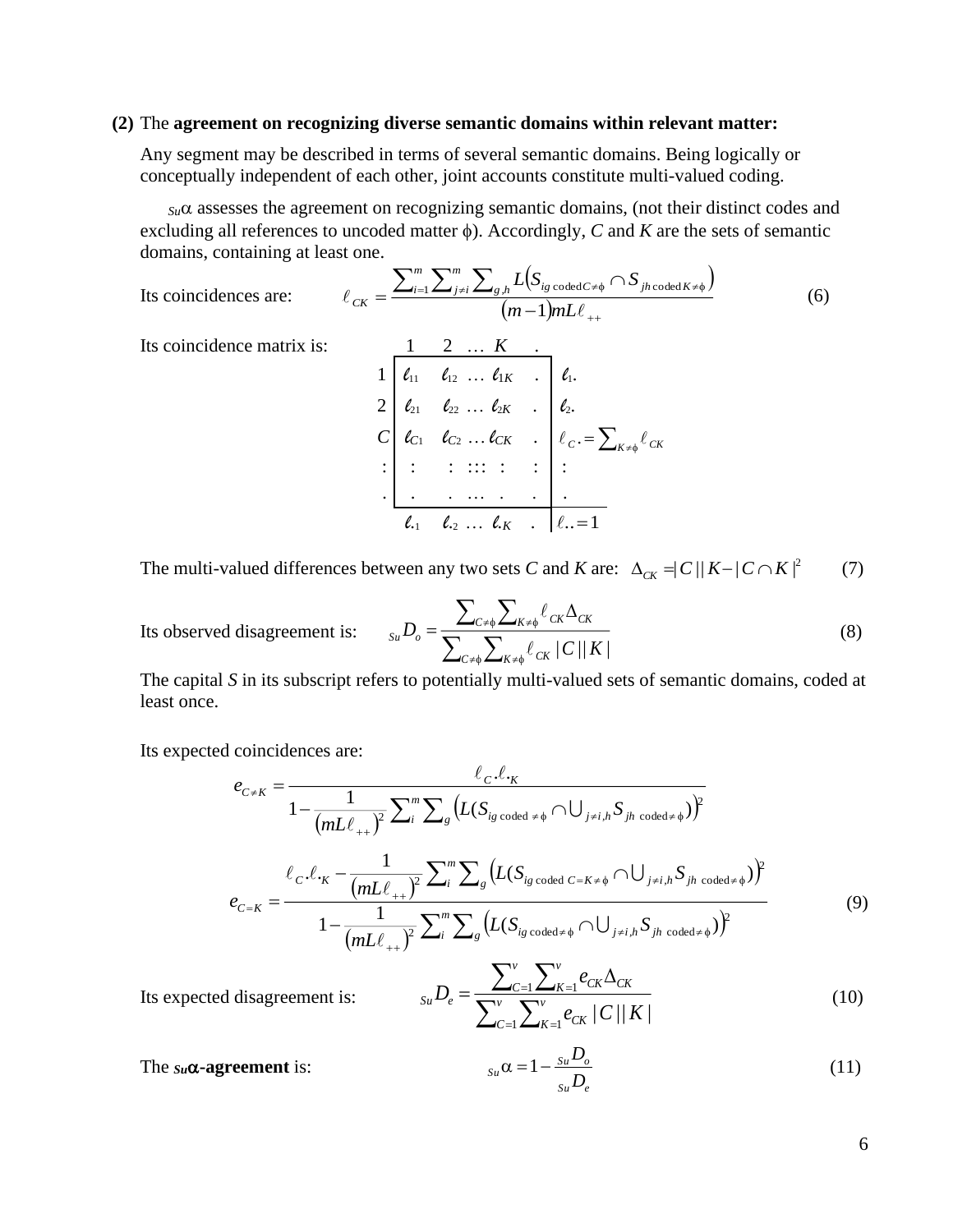## **(3)** The **agreement of identifying any one semantic domain** *s* **among all,** (coded at least once):

Semantic domains of interest have to be extracted from the coincidences  $\ell_{CK}$  of sets of semantic domains defined by (6). A chosen semantic domain *s* may be a member of an observed set of semantic domains:  $s \in C$  or it may not  $\bar{s}$ :

The four observed coincidences for any one semantic domain  $s \in S$  are:

$$
\frac{s}{\bar{s}} \frac{\bar{s}}{\int_{\ell_{ss}}^{\ell_{ss}} \ell_{\frac{s}{\bar{s}}} \int_{\ell_{\bar{s}}}^{\ell_{ss}} \ell_{\frac{s}{\bar{s}}} \frac{\ell_{\bar{s}}} {\ell_{\frac{s}{\bar{s}}}} \cdot \frac{\ell_{\bar{s}}} {\ell_{\frac{s}{\bar{s}}}} \cdot \frac{\ell_{\bar{s}}} {\ell_{\frac{s}{\bar{s}}}} \cdot \frac{\ell_{\bar{s}}} {\ell_{\frac{s}{\bar{s}}}} \cdot \frac{\ell_{\bar{s}}} {\ell_{\frac{s}{\bar{s}}}} \cdot \frac{\ell_{\bar{s}}} {\ell_{\frac{s}{\bar{s}}}} \cdot \frac{\ell_{\bar{s}}} {\ell_{\frac{s}{\bar{s}}}} \cdot \frac{\ell_{\bar{s}}} {\ell_{\frac{s}{\bar{s}}}} \cdot \frac{\ell_{\bar{s}}} {\ell_{\frac{s}{\bar{s}}}} \cdot \frac{\ell_{\bar{s}}} {\ell_{\frac{s}{\bar{s}}}} \cdot \frac{\ell_{\bar{s}}} {\ell_{\frac{s}{\bar{s}}}} \cdot \frac{\ell_{\bar{s}}} {\ell_{\frac{s}{\bar{s}}}} \cdot \frac{\ell_{\bar{s}}} {\ell_{\frac{s}{\bar{s}}}} \cdot \frac{\ell_{\bar{s}}} {\ell_{\frac{s}{\bar{s}}}} \cdot \frac{\ell_{\bar{s}}} {\ell_{\frac{s}{\bar{s}}}} \cdot \frac{\ell_{\bar{s}}} {\ell_{\frac{s}{\bar{s}}}} \cdot \frac{\ell_{\bar{s}}} {\ell_{\frac{s}{\bar{s}}}} \cdot \frac{\ell_{\bar{s}}} {\ell_{\frac{s}{\bar{s}}}} \cdot \frac{\ell_{\bar{s}}} {\ell_{\frac{s}{\bar{s}}}} \cdot \frac{\ell_{\bar{s}}} {\ell_{\frac{s}{\bar{s}}}} \cdot \frac{\ell_{\bar{s}}} {\ell_{\frac{s}{\bar{s}}}} \cdot \frac{\ell_{\bar{s}}} {\ell_{\frac{s}{\bar{s}}}} \cdot \frac{\ell_{\bar{s}}} {\ell_{\frac{s}{\bar{s}}}} \cdot \frac{\ell_{\bar{s}}} {\ell_{\frac{s}{\bar{s}}}} \cdot \frac{\ell_{\bar{s}}} {\ell_{\frac{s}{\bar{s}}}} \cdot \frac{\ell_{\bar{s}}} {\ell_{\frac{s}{\bar{s}}}} \cdot \frac{\ell_{\bar{s}}} {\ell_{\frac{s}{\bar{s}}}} \cdot \frac{\ell_{\bar{s}}} {\ell_{\frac{s}{\bar{s}}}} \cdot \frac{\ell_{\bar{s}}} {\ell_{\frac{s}{\bar{s}}}} \cdot \frac{\ell_{\bar{s}}} {\ell_{\frac{s}{\bar{s}}}} \cdot \frac{\ell
$$

Its observed disagreement is: 
$$
\sum_{s \in S_u} D_o = \frac{\sum_{K \neq \phi} \ell_{CK} \sqrt{|K| \overline{C}} / \text{ iff } s \notin K \text{ and } s \in C}{\sum_{K \neq \phi} \ell_{CK} / K / \text{ iff } s \in K \text{ and } s \in C} = \frac{\ell_{s\overline{s}}}{\ell_{s}} \qquad (13)
$$

Its expected coincidences  $e_{CK}$  are derived from (9).

Its expected disagreement is obtained by applying the form of (13) to these expected coincidences:

Its expected disagreement is: 
$$
\sum_{s \in Su} D_e = \frac{\sum_{K \neq \phi} e_{CK} \sqrt{\frac{K}{K}} \text{ iff } s \notin K \text{ and } s \in C}{\sum_{K \neq \phi} e_{CK} / K / \text{ iff } s \in K \text{ and } s \in C} = \frac{e_{s\overline{s}}}{e_s} \qquad (14)
$$

The 
$$
s \in S_u \alpha
$$
-agreement is: 
$$
s \in S_u \alpha = 1 - \frac{s \in S_u D_o}{s \in S_u D_e} = 1 - \frac{\ell_{s\overline{s}} e_s}{e_{s\overline{s}} \ell_s}.
$$
 (15)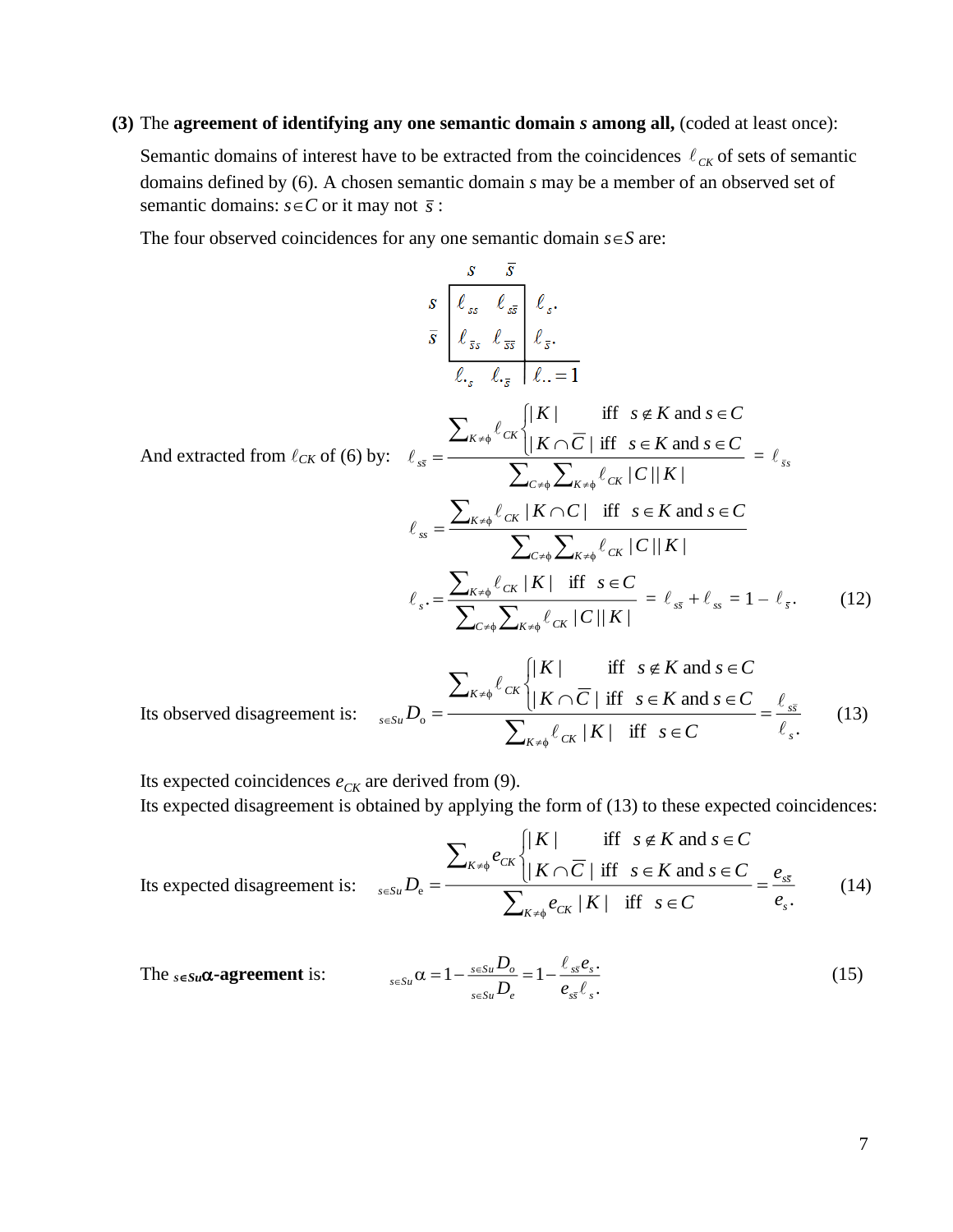**(4)** The **agreement on coding a chosen semantic domain,** ideally assigning single codes *c<sup>s</sup>* and *k<sup>s</sup>* to segments identified with the chosen semantic domain *s*.

The sum of the lengths of all pairable segments judged in terms of the chosen semantic domain *s* is obtained from the matrix of observed coincidences  $\ell_{CK}$  defined in (6):

$$
\sum\nolimits_{K \neq \phi} \ell_{CK} \text{ iff } s \in K \text{ and } s \in C
$$

Each segment is coded by semantic domain-specific codes, including single codes  $c_s$  or  $k_s$ , sets  $C_s$  or  $K_s$  of two or more such codes, and none,  $\phi_s$ . Their subscripts associate them with s.

Segments are to be **single-valued** and the codes of a semantic domain are to be **mutually exclusive**, i.e., only one semantically distinct code is to be assigned to each identified segment. Assigning more than one code violates this requirement. Such violations tend to occur when coders are careless, uncertain, unable to decide which code applies, or coding instructions are ambiguous. Because Atlas.ti cannot prevent coders from assigning more than one code to a segment, the agreement measure  $_{c,u}$   $\hat{\alpha}$  it provides relates to the agreement measure  $_{c,u}$   $\alpha$  for the

single-valued coding of semantic domains as follows:

- When the coded segments do not contain such confusions and all  $|C_s| \leq 1$ :  $C_u \hat{\alpha} = C_u \alpha$ *s s*
- When data contain segments coded  $|C_s|>1$ ,  $C_s\hat{a}$  seeks to approximate  $C_s\hat{a}$  by ignoring the multi-valuedness of such confusions and presuming they would be corrected.

To reveal whether the calculated agreement is correct (and publishable) or an approximation (a non-publishable invitation to correct apparent confusions).

### **Approximations may not equal the agreement measured after violations are corrected.**

Note: In the following definitions, *C<sup>s</sup>* and *K<sup>s</sup>* denote sets of codes of the semantic domain *s*, including single codes  $c_s$  and  $k_s$  and missing codes  $\phi_s$  as special cases. By contrast,  $\ell_{CK}$  denotes the observed coincidence of two sets  $C$  and  $K$  of semantic domains as defined by (6).

The observed coincidences of coding a chosen semantic domain *s* are generated by scanning all coincidences for it (in the denominator of (16)) and recognizing their coding (in its numerator):

$$
\ell_{C_s K_s} = \frac{\sum_{K} \ell_{CK} \text{ iff } C_s \text{ and } K_s}{\sum_{K} \ell_{CK} \text{ iff } s \in K \text{ and } s \in C}
$$
\n(16)

Its matrix of observed coincidences is:

Sets of s's Codes:  
\n
$$
\phi_s \begin{array}{ccccccccc}\n\phi_s & 1_s & . & K_s & . & . & . & . & . & . & . & \psi_{\phi_s} \\
\phi_{s} \ell_{\phi_s \phi_s} & \ell_{\phi_s 1_s} & . & \ell_{\phi_s K_s} & . & . & . & \ell_{\phi_s} \\
\vdots & \vdots & . & . & . & . & . & . & \vdots \\
\vdots & . & . & . & . & . & . & . & \vdots \\
\vdots & . & . & . & . & . & . & . & \vdots \\
\vdots & . & . & . & . & . & . & \vdots \\
\vdots & . & . & . & . & . & . & \vdots \\
\ell_{\phi_s \phi_s} & \ell_{\phi_s 1_s} & . & \ell_{\phi_s K_s} & . & . & . & \ell_{\phi_s} \\
\vdots & . & . & . & . & . & . & \vdots \\
\ell_{\phi_s \phi_s} & \ell_{\phi_s 1_s} & . & \ell_{\phi_s K_s} & . & . & \ell_{\phi_s} \\
\vdots & . & . & . & . & . & \ell_{\phi_s} \\
\ell_{\phi_s \phi_s} & \ell_{\phi_s 1_s} & . & \ell_{\phi_s K_s} & . & . & \ell_{\phi_s} \\
\vdots & . & . & . & . & . & \ell_{\phi_s} \\
\ell_{\phi_s \phi_s} & \ell_{\phi_s 1_s} & . & \ell_{\phi_s K_s} & . & . & \ell_{\phi_s} \\
\vdots & . & . & . & . & . & \ell_{\phi_s} \\
\ell_{\phi_s \phi_s} & \ell_{\phi_s 1_s} & . & \ell_{\phi_s K_s} & . & . & \ell_{\phi_s} \\
\ell_{\phi_s \phi_s} & \ell_{\phi_s 1_s} & . & \ell_{\phi_s K_s} & . & . & \ell_{\phi_s} \\
\ell_{\phi_s \phi_s} & \ell_{\phi_s 1_s} & . & \ell_{\phi_s K_s} & . & . & \ell_{\phi_s} \\
\ell_{\phi \phi_s} & \ell_{\phi \phi} & . & . & . & \ell_{\phi \phi} \\
\ell_{\phi \phi} & \ell_{\phi \phi} & . & . & . & \ell_{\phi \phi} \\
\ell_{\phi \phi} & . & . & . & . & \ell_{\phi \phi} \\
\ell_{\phi \phi} & . & . & . & . & \ell_{\phi \phi} \\
\ell_{\phi \phi} & . & . &
$$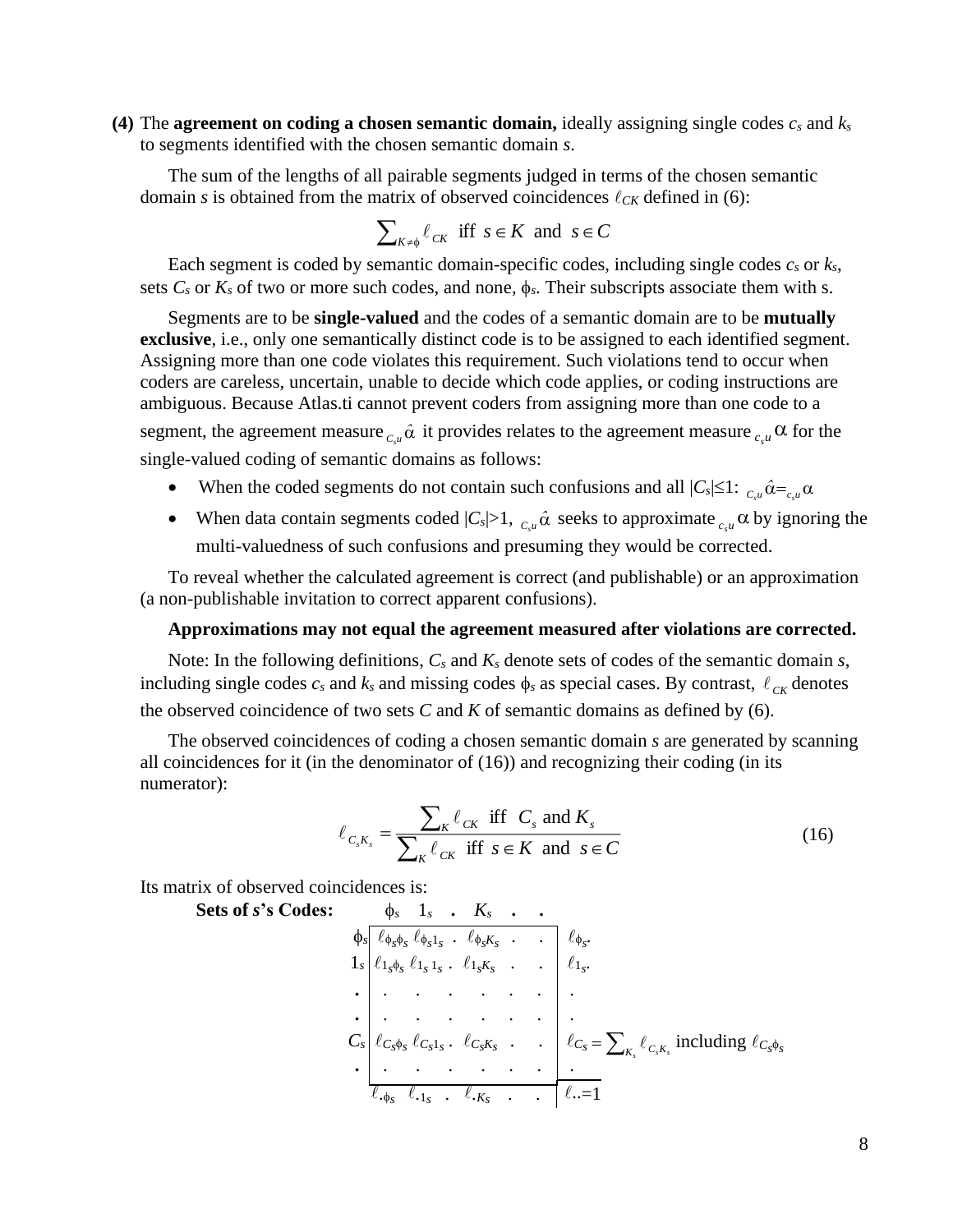In the approximated agreement  $_{c,u}$   $\hat{\alpha}$ , the multi-valued difference function  $\Delta_{CK}$  in disagreements (8) and (10) is replaced by:

$$
\nabla_{CK} = \frac{1}{C} \left( \frac{1}{K} \right) - \frac{1}{C} \left( \frac{1}{K} \right) \text{ where } \nabla_{C\phi} = \frac{1}{C} \left( \frac{1}{K} \right) = 0 \tag{17}
$$

in (18) and (20), which ignores the actual multi-valuedness of a coded semantic domain *s*:

Its observed disagreement becomes:  $\sum_{c}\sum$  $=\frac{\sum_{C_s}\sum_{K_s}\ell_{C_s K_s}\nabla}{\sum_{c_s}(\sum_{s=1}^{s_{s}}\mathbf{1}_{s_{s}}\mathbf{1}_{s_{s}})}$  $s \rightarrow \mathbf{A}$ ,  $\mathbf{B}$ ,  $\mathbf{A}$  $s \rightarrow \mathbf{R}_s$  *s*  $\mathbf{S}_s$  *s*  $\mathbf{S}_s$  *s*  $\mathbf{S}_s$  $\sum_{C_s} \sum_{K_s} \ell_{C_s K_s} / C_s / K_s$  $C_{s} \mathcal{L}_{K} \mathcal{L}_{K} \mathcal{L}_{S}^{C}$   $C_{s}K_{s}$  $C_{s}u^{L}\sigma^{C}$   $\sum_{i\in K}\sum_{i\in K} \ell_{C\,K}^{C}$   $\left|C_{s}\right|/K_{s}$  $\hat{D}$ ł. l (18)

Its expected coincidences  $e_{C,K_s}$  are obtained from the expected coincidences  $e_{CK}$  used by  $\delta u D_e$ :

$$
e_{C_s K_s} = \frac{\sum_{K} e_{CK} \text{ iff } C_s \text{ and } K_s}{\sum_{K} e_{CK} \text{ iff } s \in C \text{ and } s \in K}
$$
(19)

Its expected disagreement is:

$$
{}_{C_{s}u}\hat{D}_{e} = \frac{\sum_{C_{s}}\sum_{K_{s}}e_{C_{s}K_{s}}\nabla_{C_{s}K_{s}}}{\sum_{C_{s}}\sum_{K_{s}}e_{C_{s}K_{s}}/C_{s}/|K_{s}|}
$$
(20)

And the approximated agreement for coding a semantic domain *s* is: *C <sup>u</sup> <sup>e</sup> C <sup>u</sup> <sup>o</sup>*  $C_s u \sim -1$ <sup>*n*</sup>  $\hat{\gamma} = 1 - \frac{c_{s} u \hat{D}}{2}$ *s*  $\hat{\alpha} = 1 - \frac{C_s u^2 \delta}{\hat{\Omega}}$  (20)

Again: When all codes used as mutually exclusive,  $C_{\mu} \hat{\alpha} = C_{\mu} \alpha$  $\hat{\alpha} = \alpha \cos \alpha$  an accurate agreement measure. When coding contains any one or more  $|C_s| > 1$ ,  $_{C,u} \hat{\alpha}$  is an approximation and cannot be interpreted as measuring the reliability of coding the chosen semantic domain. You should examine the sources of the apparent confusions and take corrective actions.

**(5)** When the coding of a semantic domain fails to be mutually exclusive, all users of ATLAS.ti are made aware of this fact and encouraged to turn its indications from **red** to **black**:

**Principal investigators or analysts** may need to communicate with the coders who exhibit such confusions, evaluate their impact on the research project, and revise their coding instructions.

**Individual coders** may need to examine the sources of their problems and be given the opportunity to correct them as needed before submitting their coded texts to the analysts.

**Both** are provided access to semantic domain and coder-specific accounts of the kinds and frequencies of their confusions but only for segments  $S_{ig}$  coded  $|C_s| > 1$  or not coded  $\phi_s$  at all.

|  |  | Their frequency distribution is: $n_{ck} = \sum_{g} \sum_{c \in C_s} \sum_{k \in C_s, k \neq c} 1$ iff $C_s > 1$ or $\phi_s$ | (21) |
|--|--|------------------------------------------------------------------------------------------------------------------------------|------|
|--|--|------------------------------------------------------------------------------------------------------------------------------|------|

Tabulated for codes:  $\phi_s \quad 1_s \quad \dots \quad k_s \quad \dots$ 

| $\phi_s$            |  | $\begin{bmatrix} n_{\phi\phi} & n_{\phi 1} & \dots & n_{\phi k} & \dots \\ n_{1\phi} & n_{11} & \dots & n_{1k} & \dots \\ n_{c\phi} & n_{c1} & \dots & n_{ck} & \dots \\ \vdots & \vdots & \vdots & \vdots & \vdots \end{bmatrix}$ |  |
|---------------------|--|------------------------------------------------------------------------------------------------------------------------------------------------------------------------------------------------------------------------------------|--|
| $1st$ code by name  |  |                                                                                                                                                                                                                                    |  |
| $cth$ code by name  |  |                                                                                                                                                                                                                                    |  |
|                     |  |                                                                                                                                                                                                                                    |  |
| $vth$ codes by name |  | $\begin{vmatrix} n_{\nu\phi} & n_{\nu 1} & \dots & n_{\nu k} & \dots \end{vmatrix}$                                                                                                                                                |  |